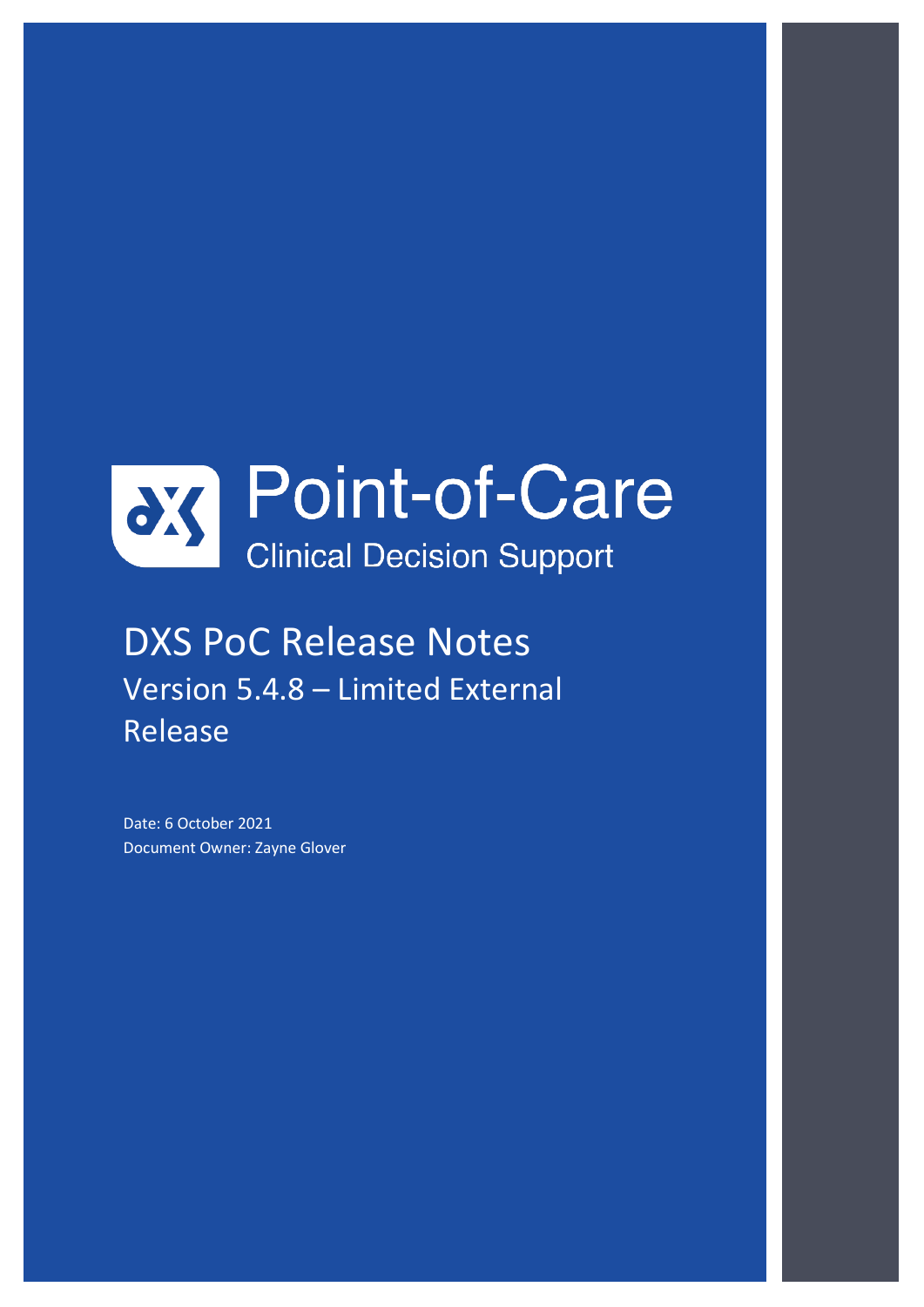# Content

| 1.  |  |
|-----|--|
| 2.  |  |
| 3.  |  |
| 4.  |  |
| 4.1 |  |
| 4.2 |  |
| 5.  |  |
| 5.1 |  |
| 5.2 |  |
| 5.3 |  |
| 5.4 |  |
| 6.  |  |
| 6.1 |  |
| 6.2 |  |
| 6.3 |  |
| 6.4 |  |
| 6.5 |  |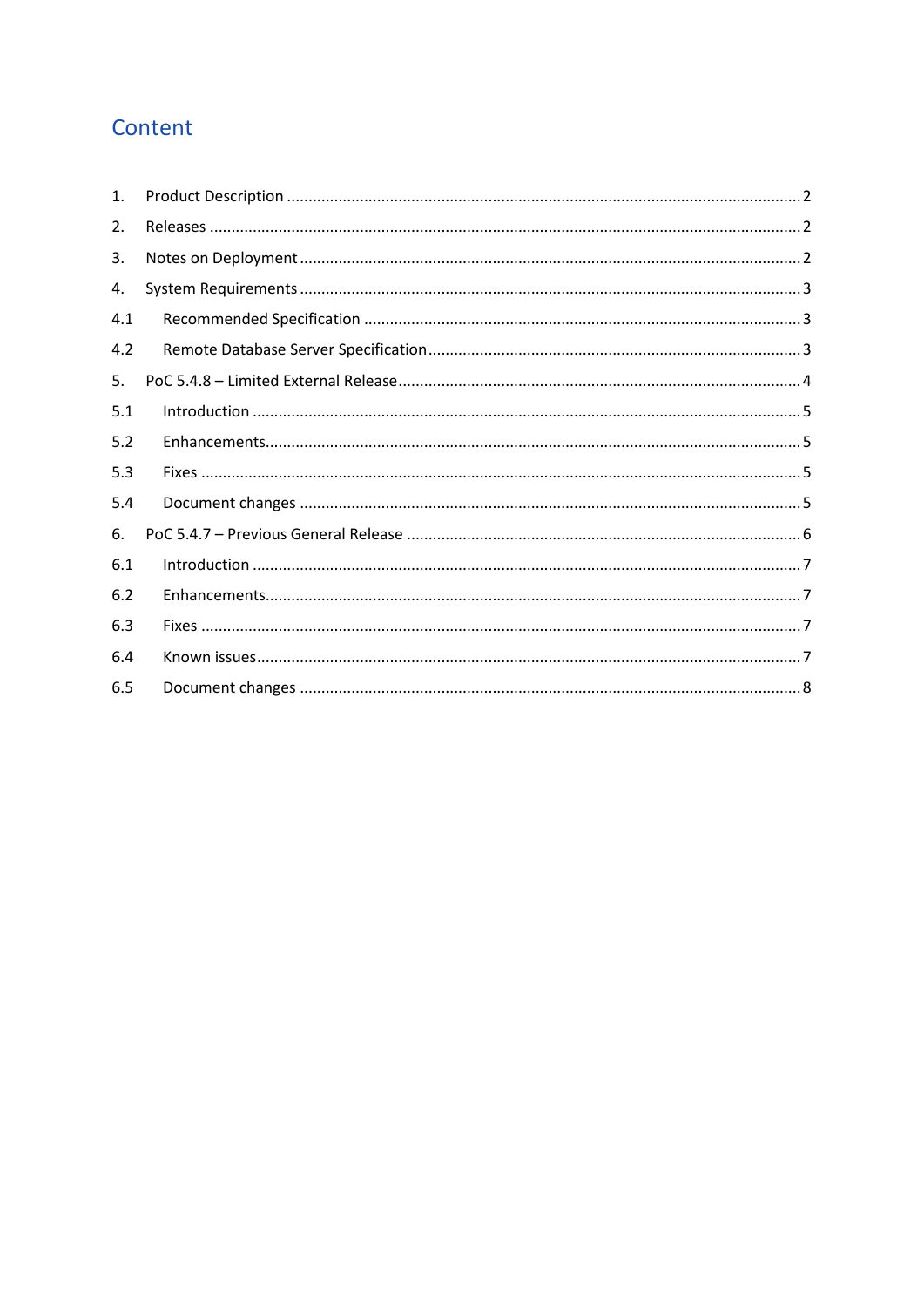### 1. Product Description

The DXS Point-of-Care™ product is a content aggregator, which integrates with Electronic Patient Record (EPR) software, ensuring a prime position on the healthcare professional's desktop. This allows content providers to have a direct channel to the healthcare provider during the patient consultations. The DXS product enriches the content with its own relationship-linking process, part of which incorporates the appropriate country-specific diagnostic coding system.

The diagnosis is entered into the EPR and information in DXS Point-of-Care™ relating to that diagnosis is automatically populated for the healthcare provider. The healthcare provider is presented with the specific information related to the patient he or she is consulting, without having to search different databases, which expedites the review.

The DXS Point-of-Care™ product contains clinical data on diseases and procedures as well as patient information on drugs and diseases.

#### 2. Releases

| <b>Status</b>           | <b>Version</b> | <b>Release Date</b> | Database Schema              |
|-------------------------|----------------|---------------------|------------------------------|
| <b>Current Release</b>  | 5.4.8.36       | 8 October 2021      | <b>Version 8 Revision 14</b> |
| <b>Previous Release</b> | 5.4.7.25       | 31 August 2021      | <b>Version 8 Revision 14</b> |

### 3. Notes on Deployment

The upgraded files will be released electronically and will be downloaded with the daily content update. After the update, the upgrade will be pending and the application will need to restart to deploy the new files.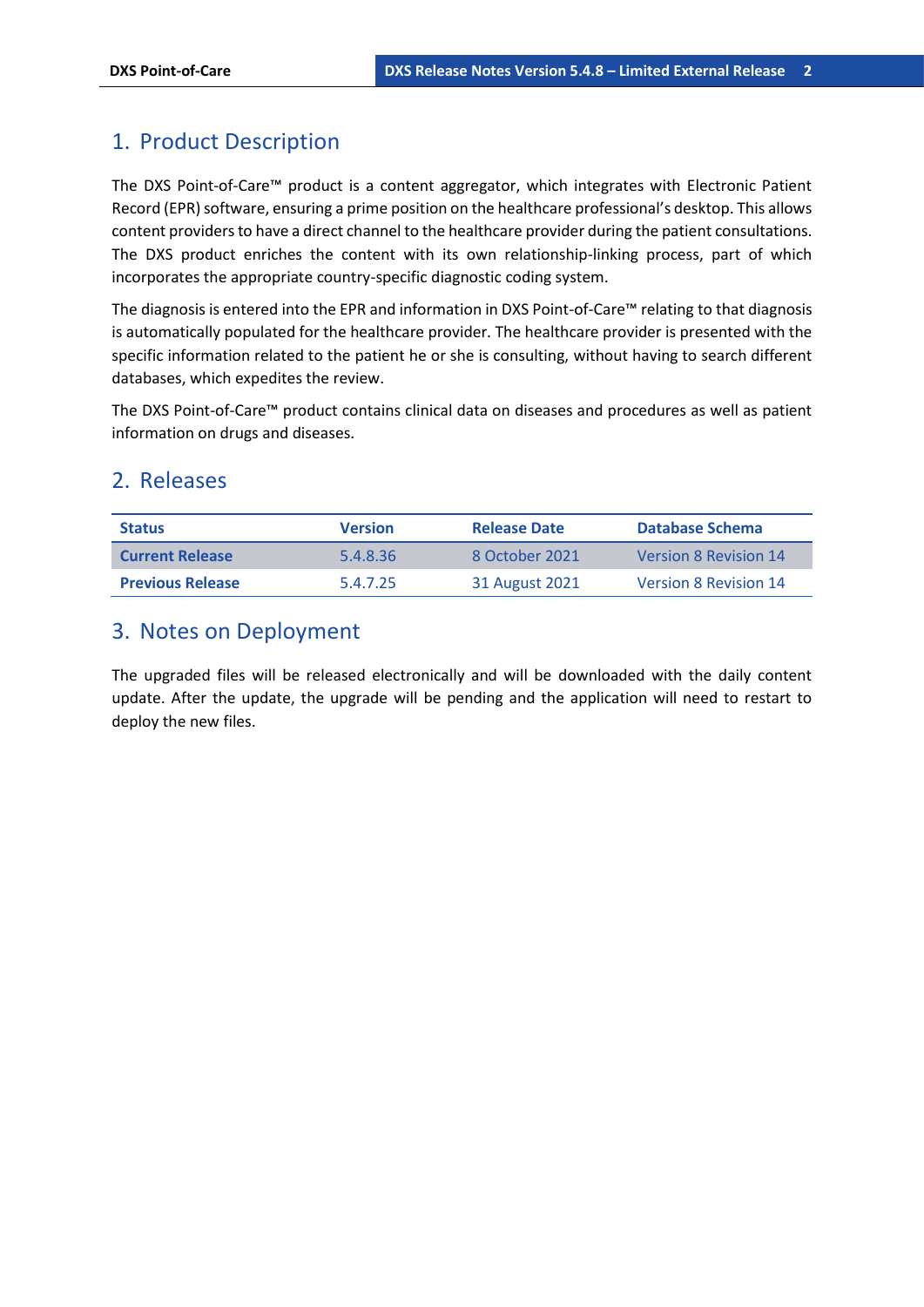## 4. System Requirements

### 4.1 Recommended Specification

| <b>DXS Point-of-Care</b>       | <b>Recommended Requirements</b>                                                         |
|--------------------------------|-----------------------------------------------------------------------------------------|
| Processor                      | Intel i3 or better                                                                      |
| <b>RAM</b>                     | 2GB RAM                                                                                 |
| Workstation - HDD - Free Space | 200MB                                                                                   |
| Server - HDD - Free Space      | 4GB (Growth detailed in Operating Environment<br>Guidance document, paragraph 2.5)      |
| Resolution                     | $1280 \times 720$                                                                       |
| Display                        | 32-bit Colour                                                                           |
| <b>Operating System</b>        | Windows 7, 8, 8.1, 10 supported                                                         |
| Internet Connectivity          | Required (HTTP access to uk.dxs-<br>systems.com. HTTP GET and POST Methods<br>allowed)  |
| Internet Speed                 | 5MB (Download), 2MB (Upload) – Please see<br>below for practices that have branch sites |

### 4.2 Remote Database Server Specification

The below Internet speeds are our minimum requirements if a branch site connects remotely via a WAN to the same database as the main site.

| <b>DXS Point-of-Care</b>       | <b>Recommended Requirements</b>                                                        |
|--------------------------------|----------------------------------------------------------------------------------------|
| Processor                      | Intel i3 or better                                                                     |
| <b>RAM</b>                     | 2GB RAM                                                                                |
| Workstation - HDD - Free Space | 200MB                                                                                  |
| Server – HDD – Free Space      | 4GB (Growth detailed in Operating Environment<br>Guidance document, paragraph 2.5)     |
| Resolution                     | $1280 \times 720$                                                                      |
| Display                        | 16 -bit Colour                                                                         |
| <b>Operating System</b>        | Windows 7, 8, 8.1, 10 supported                                                        |
| Internet Connectivity          | Required (HTTP access to uk.dxs-<br>systems.com. HTTP GET and POST Methods<br>allowed) |
| Internet Speed                 | 10MB (Download), 10MB (Upload)                                                         |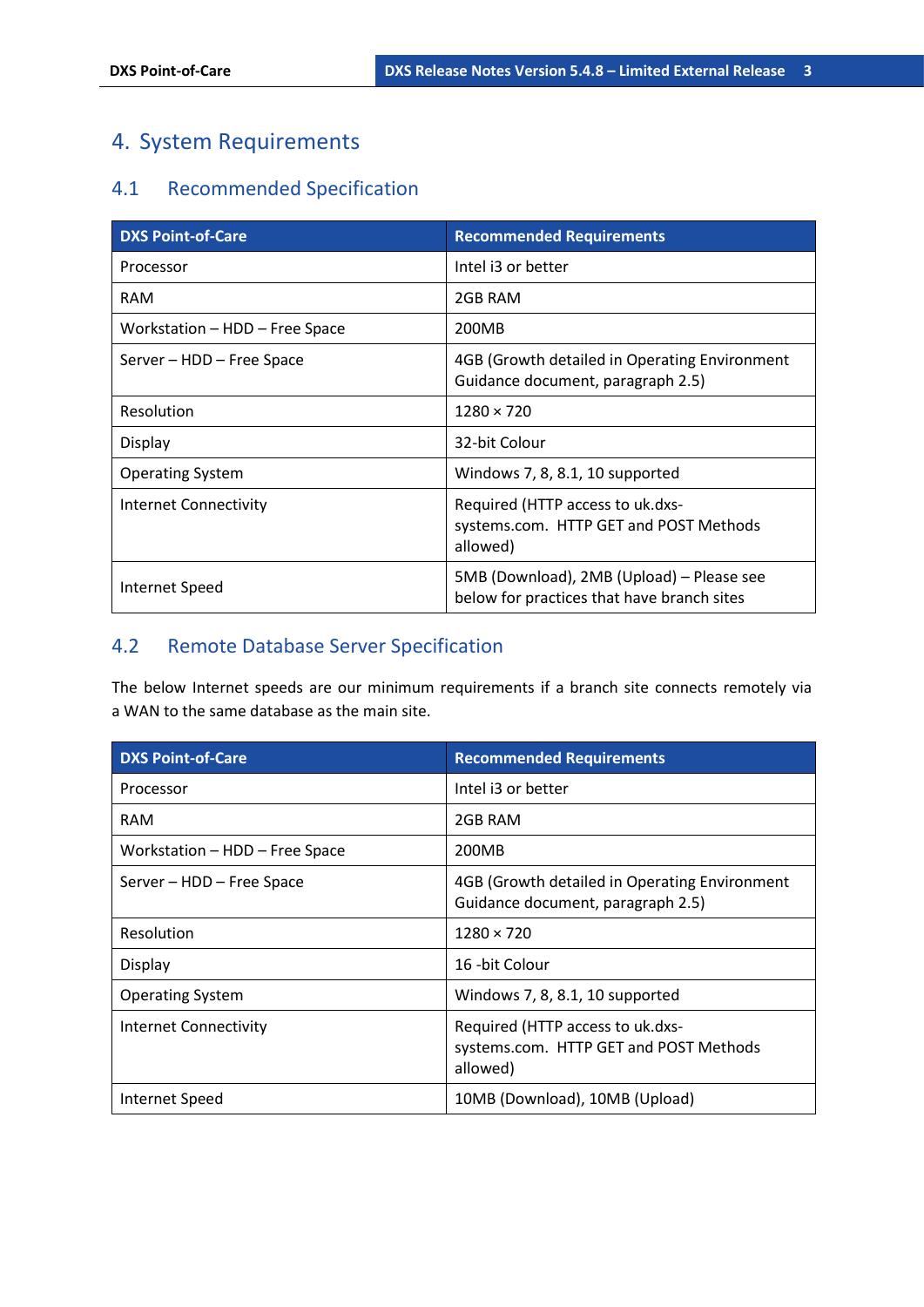# 5. PoC 5.4.8 – Limited External Release

| <b>Application</b>                  | <b>Version</b> | <b>Date</b> | <b>Status</b>           |
|-------------------------------------|----------------|-------------|-------------------------|
| <b>DXS.exe</b>                      | 5.2.8.36       | 01.10.2021  | Updated                 |
| <b>DXSSch.exe</b>                   | 5.0.1.22       | 29.10.2016  |                         |
| <b>DXScfg.exe</b>                   | 2.0.0.25       | 25.02.2005  |                         |
| <b>DXSBar.exe</b>                   | N/A            | 14.06.2005  |                         |
| Launch.exe                          | 2.2.7.25       | 01.10.2021  | Updated                 |
| <b>APIProxy.exe</b>                 | 2.4.7.25       | 01.10.2021  | Updated                 |
| <b>RegLib.exe</b>                   | N/A            | 01.10.2021  | Updated                 |
| <b>DXS Loader.exe</b>               | 1.0.0.44       | 17.03.2021  |                         |
| Linker.exe                          | 1.1.6.93       | 01.10.2021  | Updated                 |
| <b>HWUpgSvc</b>                     | 1.1.0.38       | 10.02.2021  |                         |
|                                     |                |             |                         |
| <b>Components</b>                   | <b>Version</b> | <b>Date</b> | <b>Status</b>           |
| Hwise32x.dll                        | 5.4.8.36       | 01.10.2021  | <b>Updated</b>          |
| Hwise32x.eng                        | 5.4.8.36       | 01.10.2021  | Updated                 |
| <b>DXSBar32.dll</b>                 | N/A            |             |                         |
| <b>DCINPS.dxc</b>                   | 3.2.8.36       | 01.10.2021  | <b>Updated (Vision)</b> |
| <b>DCEMISWb.dxc</b>                 | 2.2.8.36       | 01.10.2021  | <b>Updated (EMIS)</b>   |
| <b>DCTPPSO.dxc</b>                  | 2.2.8.36       | 01.10.2021  | <b>Updated (TPP)</b>    |
| Stats.dxp                           | 2.0.2.11       | 13.08.2013  |                         |
| <b>PDPL.dxp</b>                     | 3.0.1.19       | 11.12.2018  |                         |
| Cardiac.dxp                         | 1.0.2.16       | 10.12.2008  |                         |
| ssleay32.dll                        | 1.0.2.15       | 11.12.2018  |                         |
| libeay32.dll                        | 1.0.2.15       | 11.12.2018  |                         |
| FirebirdSql.Data.FirebirdClient.dll | 4.6.1.0        | 06.01.2020  |                         |
| <b>HWInput.eng</b>                  | 2.2.8.36       | 01.10.2021  | Updated                 |
| LatticeLog.dll                      | 1.4.1.1        | 06.01.2020  |                         |
| LatticeLogBI.dll                    | 1.0.3.1        | 06.01.2020  |                         |
| LatticeLogDAL.dll                   | 1.0.3.1        | 06.01.2020  |                         |
| Microsoft.ServiceBus.dll            | 3.0.51272.20   | 06.01.2020  |                         |
| Newtonsoft.Json.dll                 | 10.0.1.20720   | 06.01.2020  |                         |
| Lwxspell.dll                        | 1.3.1.0        | 27.02.2020  |                         |
| <b>Editorial.dxp</b>                | 1.0.2.67       | 29.07.2021  |                         |
| <b>Help Files</b>                   | <b>Date</b>    |             |                         |
| <b>DXS.chm</b>                      | 17.05.2007     |             |                         |
| <b>PDPL.chm</b>                     | 16.07.2009     |             |                         |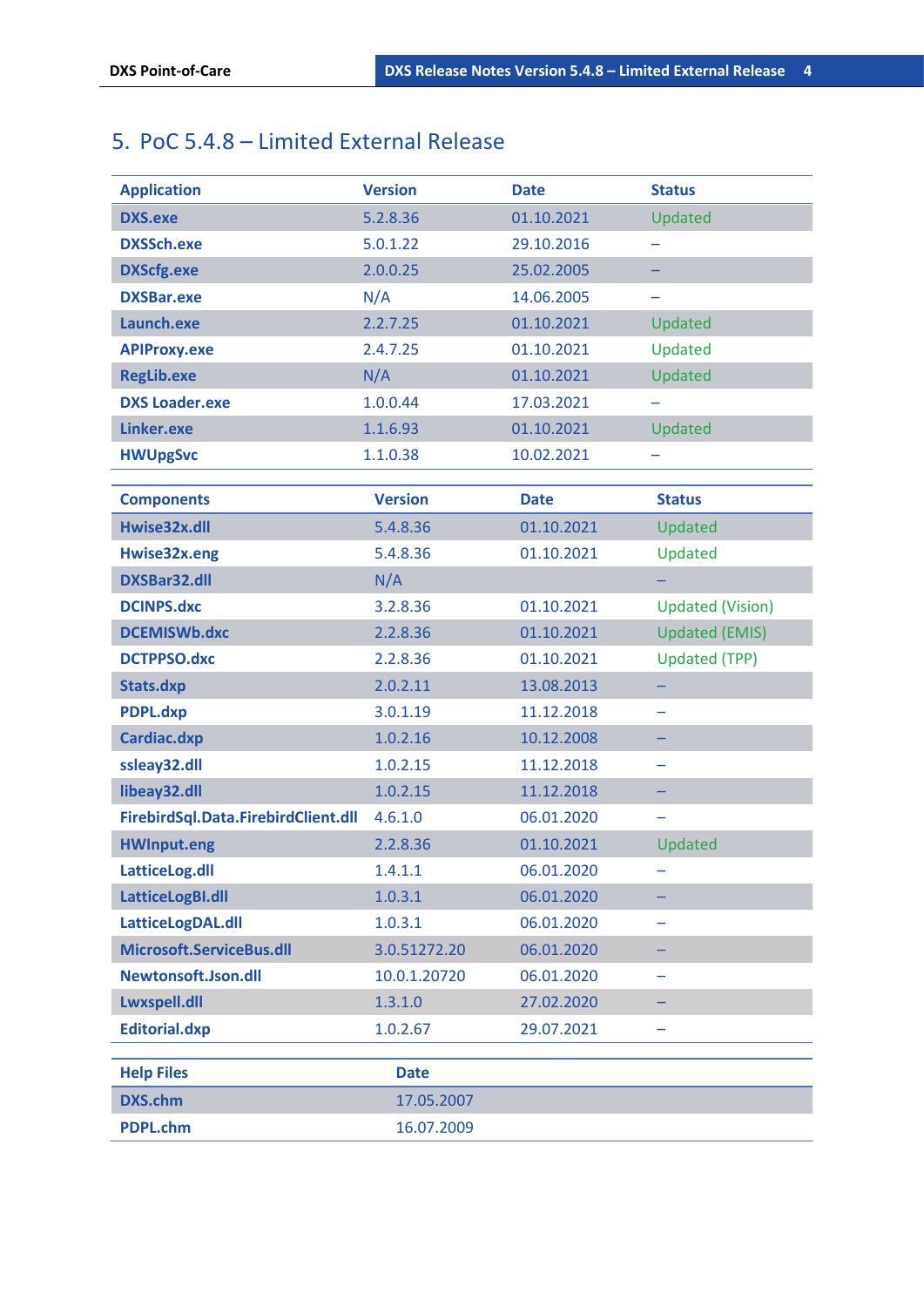#### 5.1 Introduction

Version 5.4.8 provides a significant performance boost around saving forms to the patient record and introduces placeholder fields, allowing dynamic switching between the type of field that appears on a form based on data in the patient record.

#### 5.2 Enhancements

- 1. Saving forms to the patient record is now completely done in the background.
- 2. Placeholder fields have been introduced.
- 3. Error detection and logging have been extended to include errors around saving to the patient record.
- 4. Ability added for DXS Point-of-Care to force users to use SNOMED at a predetermined date.

#### 5.3 Fixes

1. TFS-4454 – Fix for the Email button not opening any mail client.

#### 5.4 Document changes

| <b>Category</b>            | <b>Document</b>                               | <b>Updated</b> |
|----------------------------|-----------------------------------------------|----------------|
| <b>Deployment</b>          | DXS Centrally Hosted SQL Server               |                |
|                            | <b>DXS Operating Environment Guidance</b>     |                |
|                            | DXS PoC Deployment Detail                     |                |
|                            | <b>DXS Practice Content Migration</b>         |                |
|                            | <b>Technical Survey Overview</b>              |                |
|                            | <b>TIO Questionnaire</b>                      |                |
| <b>Knowledge Base</b>      | DXS PoC Migration - CSU Instructions          |                |
|                            | DXS Program Upgrades and Environment Overview |                |
| <b>Technical Overview</b>  | PoC Feedback Messaging Process                |                |
| <b>System Requirements</b> | <b>Release Notes</b>                          | X              |
|                            | DXS Centrally Hosted SQL Server               |                |
|                            | <b>DXS Operating Environment Guidance</b>     |                |
|                            | <b>DXS PoC Deployment Detail</b>              |                |
|                            | <b>Technical Survey Overview</b>              |                |
|                            | <b>TIO Questionnaire</b>                      |                |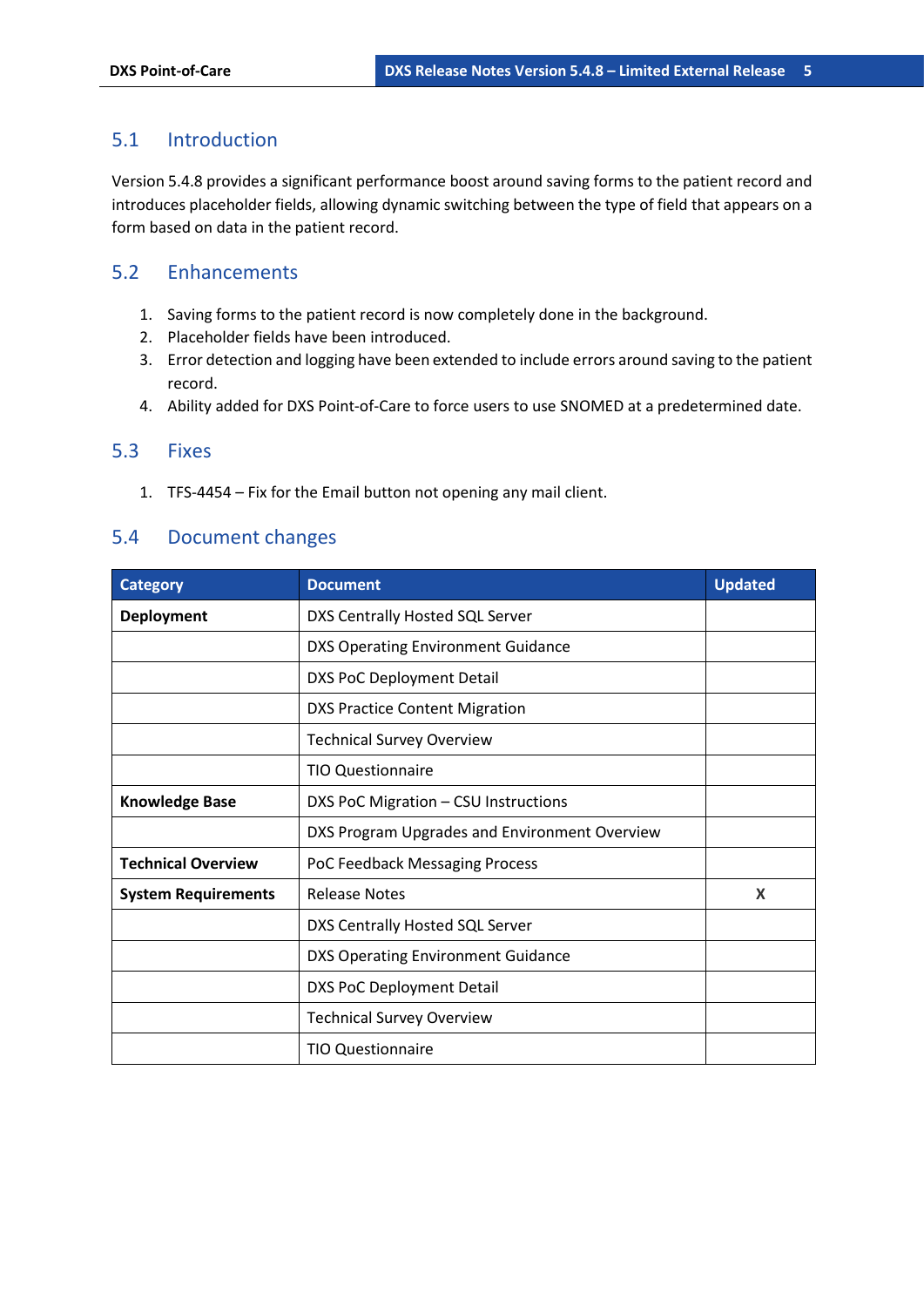# 6. PoC 5.4.7 – Previous General Release

| <b>Application</b>                  | <b>Version</b> | <b>Date</b> | <b>Status</b>           |
|-------------------------------------|----------------|-------------|-------------------------|
| <b>DXS.exe</b>                      | 5.2.7.25       | 31.08.2021  | Updated                 |
| <b>DXSSch.exe</b>                   | 5.0.1.22       | 29.10.2016  |                         |
| <b>DXScfg.exe</b>                   | 2.0.0.25       | 25.02.2005  |                         |
| <b>DXSBar.exe</b>                   | N/A            | 14.06.2005  |                         |
| Launch.exe                          | 2.2.7.25       | 31.08.2021  | Updated                 |
| <b>APIProxy.exe</b>                 | 2.4.7.25       | 31.08.2021  | Updated                 |
| <b>RegLib.exe</b>                   | N/A            | 31.08.2021  | Updated                 |
| <b>DXS Loader.exe</b>               | 1.0.0.44       | 17.03.2021  |                         |
| Linker.exe                          | 1.1.6.93       | 31.08.2021  | Updated                 |
| <b>HWUpgSvc</b>                     | 1.1.0.38       | 10.02.2021  |                         |
|                                     |                |             |                         |
| <b>Components</b>                   | <b>Version</b> | <b>Date</b> | <b>Status</b>           |
| Hwise32x.dll                        | 5.4.7.25       | 31.08.2021  | Updated                 |
| Hwise32x.eng                        | 5.4.7.25       | 31.08.2021  | Updated                 |
| <b>DXSBar32.dll</b>                 | N/A            |             |                         |
| <b>DCINPS.dxc</b>                   | 3.2.7.25       | 31.08.2021  | <b>Updated (Vision)</b> |
| <b>DCEMISWb.dxc</b>                 | 2.2.7.25       | 31.08.2021  | <b>Updated (EMIS)</b>   |
| <b>DCTPPSO.dxc</b>                  | 2.2.7.25       | 31.08.2021  | <b>Updated (TPP)</b>    |
| Stats.dxp                           | 2.0.2.11       | 13.08.2013  |                         |
| <b>PDPL.dxp</b>                     | 3.0.1.19       | 11.12.2018  |                         |
| Cardiac.dxp                         | 1.0.2.16       | 10.12.2008  |                         |
| ssleay32.dll                        | 1.0.2.15       | 11.12.2018  |                         |
| libeay32.dll                        | 1.0.2.15       | 11.12.2018  |                         |
| FirebirdSql.Data.FirebirdClient.dll | 4.6.1.0        | 06.01.2020  |                         |
| <b>HWInput.eng</b>                  | 2.2.7.25       | 31.08.2021  | Updated                 |
| LatticeLog.dll                      | 1.4.1.1        | 06.01.2020  |                         |
| LatticeLogBI.dll                    | 1.0.3.1        | 06.01.2020  |                         |
| LatticeLogDAL.dll                   | 1.0.3.1        | 06.01.2020  |                         |
| Microsoft.ServiceBus.dll            | 3.0.51272.20   | 06.01.2020  |                         |
| Newtonsoft.Json.dll                 | 10.0.1.20720   | 06.01.2020  |                         |
| Lwxspell.dll                        | 1.3.1.0        | 27.02.2020  |                         |
| <b>Editorial.dxp</b>                | 1.0.2.67       | 29.07.2021  |                         |
| <b>Help Files</b>                   | <b>Date</b>    |             |                         |
| <b>DXS.chm</b>                      | 17.05.2007     |             |                         |
| <b>PDPL.chm</b>                     | 16.07.2009     |             |                         |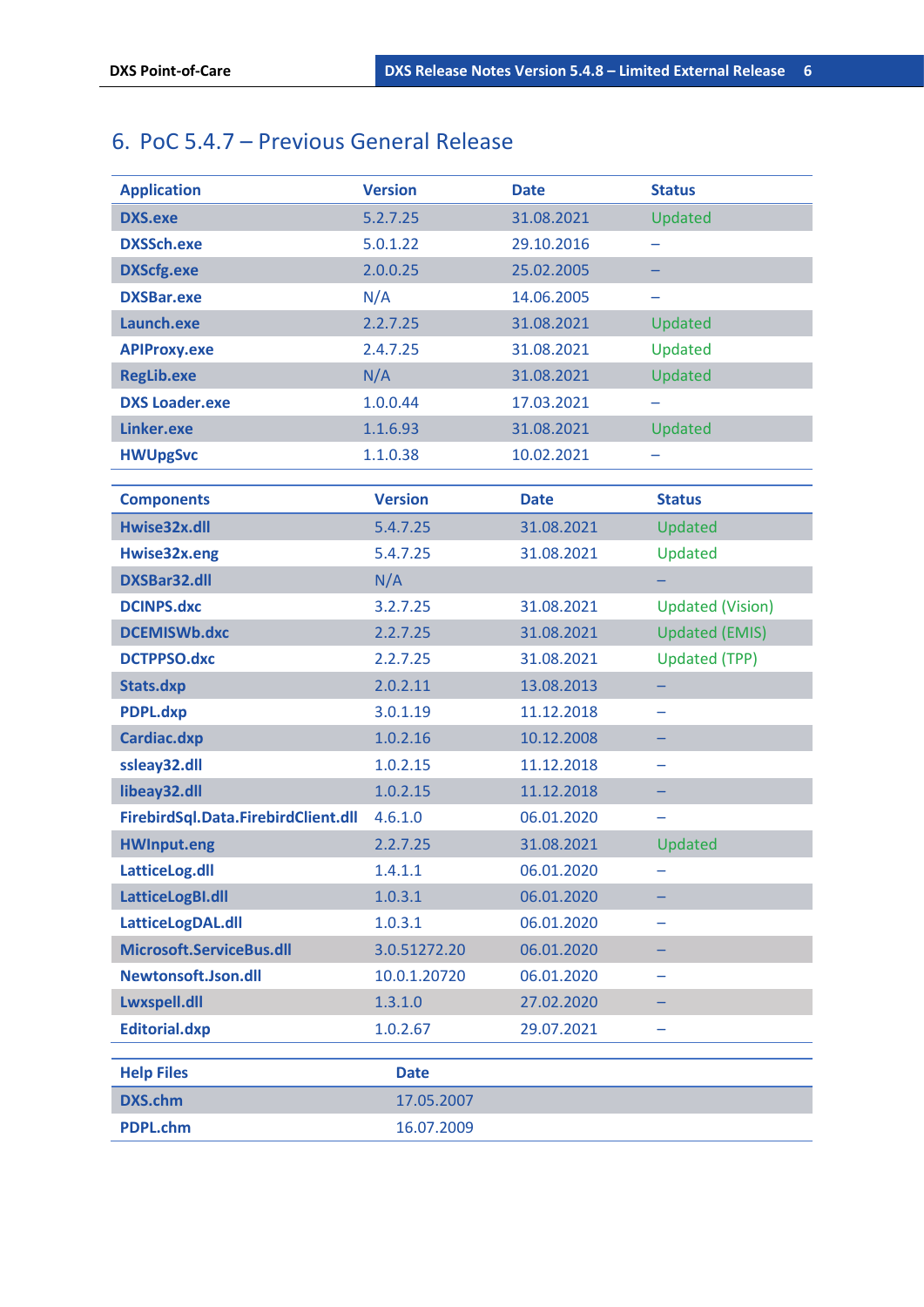#### 6.1 Introduction

Version 5.4.7 adds more error detection and logging, covering a wider product area, including email and updating errors. This version also includes various bug fixes.

#### 6.2 Enhancements

- 1. Error detection and logging have been extended to include email, updating, and user-notregistered errors
- 2. The CCG approval date has been added to content.

#### 6.3 Fixes

- 1. TFS-4421 Fix for content of pathway blocks disappearing after an update
- 2. TFS-4431 Fix for the Document History tab giving an access violation error.
- 3. TFS-4432 Fix for BMI search fields not populating for Vision.
- 4. TFS-4434 Fix for input errors not being cleared if the value is changed via another field.
- 5. TFS-4455 Fix for the medications being sent to ExpertCare without DM+D codes when using Vision.

#### 6.4 Known issues

- 1. PRB-18600 PDP Appraisal Summary values slightly difficult to read when using the 'High Contrast' (non-default) Windows theme.
- 2. PRB-18711 Content being cut off from the right side in print. Only a row of pixels is missing, and the text is completely legible. This only impacts SPCs and these are very unlikely to be printed.